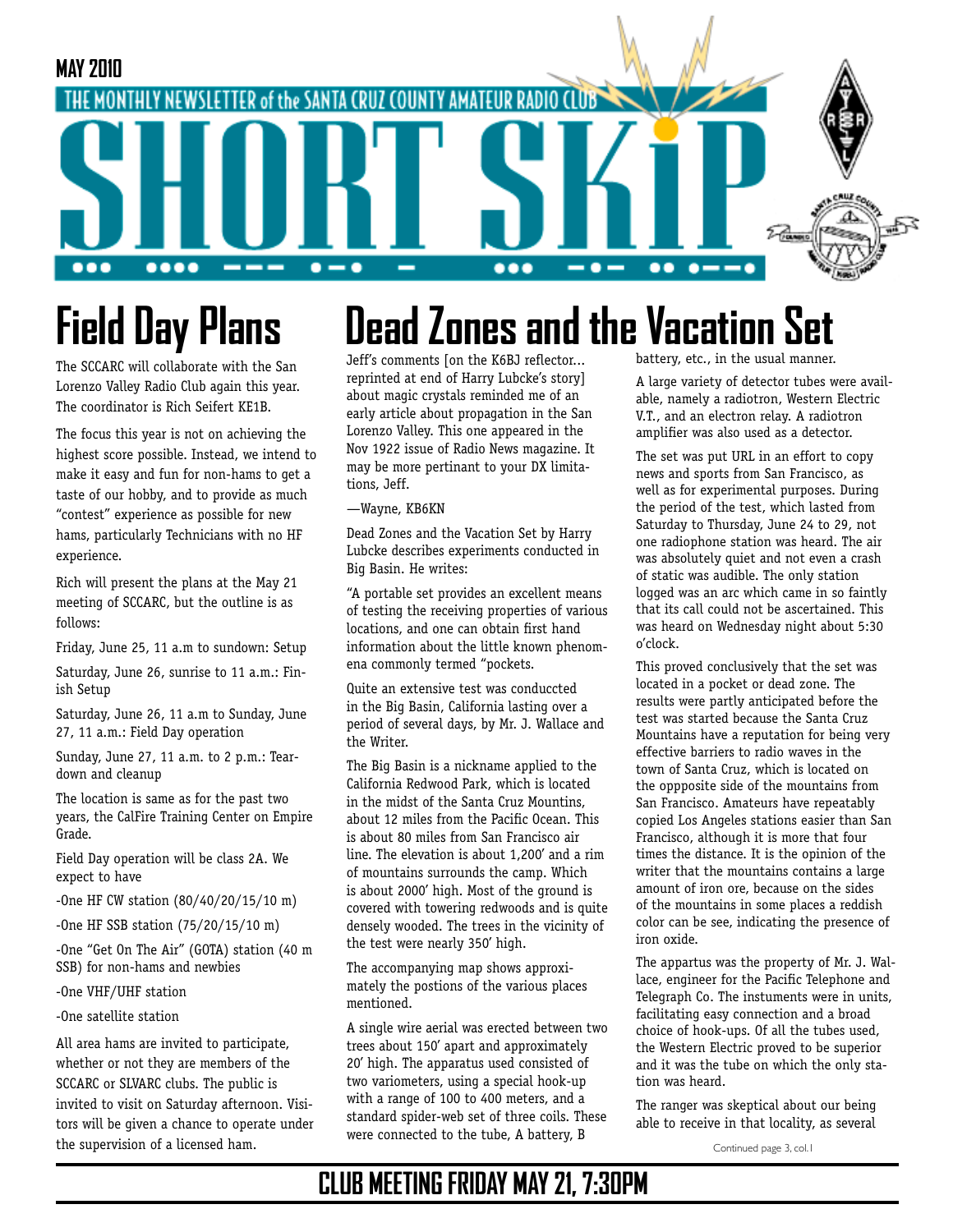## **SHORT SI**

# **Greetings from Beijing**

### **- or- A discovery of remote communication with EchoLink**

### By Don Taylor K6GHA

Prior to a recent trip to Beijing, China, I found myself wondering how I could keep in touch with friends and family from abroad. Of course, the simple answers would be the telephone, email or other such communication path. However, I wanted to try something a little different. Let me back track a few months to an incident on the K6BJ repeater that lead me to the current events.

#### In the beginning

Late last year I was working in my office and monitoring K6BJ when I heard something I hadn't heard before… "Connecting with EchoLink… <call sign here> connected". Then someone from Sydney Australia came on the air and boldly started calling out for someone with a 2EA prefix, and asked if they were listening. To my surprise a nice QSO ensued about friends and family visiting the Monterey Bay Area. At the end of the chat, again… Hmmm… "EchoLink disconnected". What just happened? I was curious about this EchoLink, so I began my electronic learning by surfing the internet.

So what is this EchoLink thing anyway?

As described in Wikipedia "EchoLink is a computer based Amateur Radio system that allows radio amateurs to communicate with one another using Voice over IP (VoIP) technology on the internet for at least part of the path between them. It was designed by Jonathan Taylor, a radio amateur with callsign K1RFD." http://en.wikipedia.org/ wiki/Echolink



A simple way to look at the EchoLink connection is as if you were using a radio (instead of a PC). You can connect a few ways:

° Directly from one radio operator to another

- ° From a radio operator, through a repeater,
- ° to another operator

° Or though connected repeaters (as pictured)

Not judging, or entering the debate as to if using EchoLink is "real radio" (since one part of the communication may be done entirely on PC), I thought it would be fun to use it on an upcoming trip. Following the instructions for registering and downloading all the appropriate applications to my PC from http://www.echolink.org/ register data.jsp , I started up EchoLink. But, alas, my first attempt was thwarted. I work mostly from behind a firewall, and I do not have the necessary "open ports" to use my laptop as an EchoLink device. Reading the manuals helped to identify a variety of network problems that were out of my control, and allow me to make the next steps in getting around the issues, connected, and on the air. (Note: Each new user of EchoLink must provide proof of license before access is granted. This is to ensure that only licensed Amateurs have access to the system, and to ensure that each user is using a valid callsign that he or she is authorized to use.)

So, what other options did I have?

How could I figure out a way around network limitations? How much technology is too much technology? And why did I decide to get involved in this all consuming hobby anyway?!? ;-)

In my case, iPod Touch to the rescue! Yes, I now almost believe there is an 'App' for most everything. So I searched for one on the iTunes store using the word 'EchoLink'. It returned an app, better yet it was free from http://itunes.apple.

> com/us/app/echolink/ id350688562?mt=8! In minutes I had the application downloaded and installed. Using a headset with a mic (not needed with an iPhone), and a few more minutes, and I was connected and on the air.

So, now back to Beijing

I sat viewing the Beijing Skyline at an early morning breakfast in a high-rise.

Picking up my iPod Touch, I hit a few keys and connected to the K6BJ repeater. Even before having a chance to call out to Santa Cruz, I had two people coming back to may automated logon asking about where I was



and how things were going. The rest of the story was as simply as a radio rag chew, from half a world away.

In Conclusion

Does it work? Is it simple? Will I use it? Is it fun?

To all of these questions my answer is YES!!

Does it replace my radio? Is it my primary communication option? Will it work everywhere? Will it work in an emergency? To all of these questions my answer is 'NO' or 'Maybe not'. But, then again, I don't expect it to. If your desire is for you to connect and keep in touch, then EchoLink might work for you.

You need to be aware that EchoLink service to a repeater is limited to the connections serviced by a given repeater. If the server has only one connection, and you are using the ONLY EchoLink connection, you are tying up that resource. As with all good radio operators, be courteous of your connections and show good practices when using a limited resource. Use the tools embedded in the EchoLink application that give you a view of what is available.

What's next? EchoLink 100 (see the video below).

For more on EchoLink try:

- EchoLink http://www.echolink.org/ - EchoLink repeater maps http://www.
- echolinkmap.org/

- EchoLink for the iPod http://itunes.apple. com/us/app/echolink/id350688562?mt=8

- EchoLink and EchoLink 100(Video) http://www.youtube.com/ watch?v=gTe3eH19ngs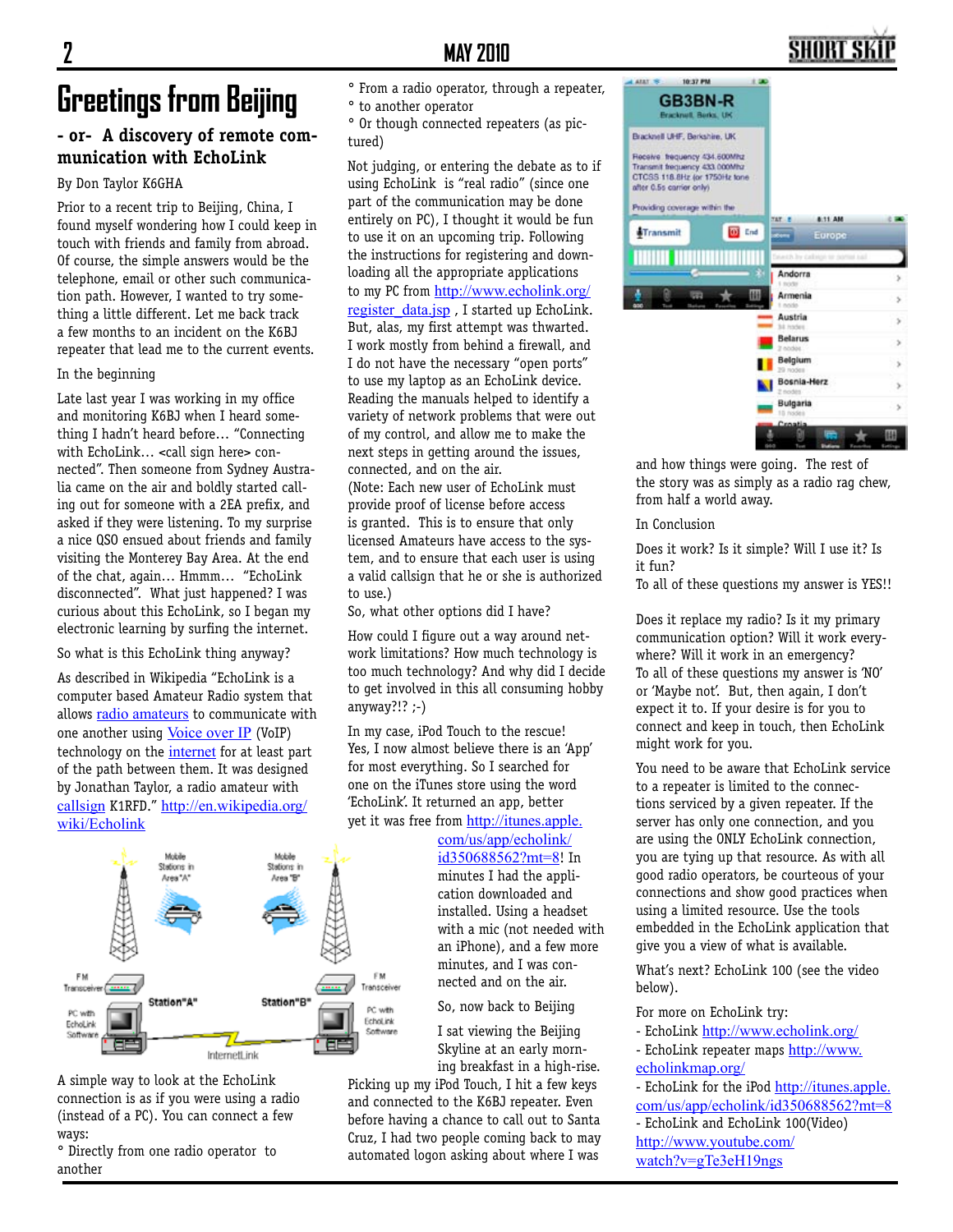# **SHORT SKI**

### **Dead Zone continued**

other radiophones, as he called them, had failed to bring in anything. A tree would have been tried as an antenna, but the ranger was against it, as it is a state park and the public is forbidden to mutilate the wild growth in any way. No doubt a 350' redwood tree would have made a splendid antenna, but we decided it would be better to spend our money in further experimenting than to pay it in the form of afine for misdemeanor.

For the sake of anyone wishing to exploit the field further, the twin-variometer hookup is shown in Fig. 2; although this type of set operates only abour 100 to 400 meters, is is very efficient due to the absence of switches, high resistance contacts and dead-end losses."

Jeff AE6KS, comments from the K6BJ reflector.

It has come to my attention that my inability to effectively work DX stations might not be due to my baling wire antenna, Romex feed line, broken HF radios, or obnoxious operating style. It's quite possible that someone buried some Orgonite near my QTH, which is interfering by converting my negative energy (RF) into positive energy (good weather, positive attitude, good karma, etc).

### <http://www.orgonite.info>

We have found that tactical deployment of Orgonite (e.g., "gifting") by throwing, hiding or burying it near sources of electromagnetic radiation or other pollution or in polluted areas, such as near cellphone/TV/radio towers, power plants, in lakes, rivers and ocean harbors, has a powerful and noticeable effect on the area. The skies get clearer and return to the deep blue color you remember from your childhood, complete with normal puffy white clouds. (etc...)

Orgonite stones are apparently made by encapsulating quartz crystals or amorphous quartz in casting resin, resulting in the required RF neutralizing strange shapes. While I have yet to find any Orgonite in the yard, the digging and exercise seems to have produced some positive energy. Anyway, if you notice that your equipment or location is not working as expected, or your cell phone reception is less than stellar, search for buried Orgonite crystals like these:

<http://www.google.com/ images?q=orgonite>

<http://www.orgonecrystals.com>

**MAY 2010 3**



My XYL Donna, AB6XJ, and I always enjoy reading AE6KS Jeff Liebermann's written word. He always manages to slip in a random sliver of wit, enough to keep one interested in the topic. Often, in his description of repairs to club equipment, repeaters, antennas, computers, etc., I get the feeling that he is our own fabled, Peter And The Dike. On the serious side, his recent color pics on the club Reflector (Re: K6BJ-2m Repeater Maintenance and Repair Log of Mar 14th) were outstanding views of our equipment. Great photography (an IPOD or telephone camera?) and step-by-step comments as to what went wrong, how things were corrected, and helpful hints for fixers and users. He is always generous with his time and especially, high praise for help he receives from fellow club members.

I recently received a nice email from Suellene Petersen, K6CPA. What a neat call sign. Of course, she is a practitioner of



CAKE Crumbs 2010-04-10

When Ron W6WO is away at least some of the mice do play. Tom KW6S, Kerry K6RRY, Vic AE6ID, Frank K6BDK, and David WS2I showed up at Gigi's on Saturday April 10.

KW6S is building a classic tube transmitter from the 1996 ARRL Handbook. The Handbooks are not on line but the ARRLwill supply photocopies of specific articles, no charge.

Discussion of evil ground loops and how they can bite you in unexpected ways, not just hum, the pin-1 problem, etc. KW6S reported an SB-220 T/R relay chatter problem that came down to a poorly-designed ground circuit.

The CX250 tube was used in aircraft radars in the 1950s and is still popular today – a tribute to Eimac. A mint Collins R-390 receiver recently sold on eBay for \$7K. Does anybody

accounting skills. She passed her Extra class license exam and is also an ARRL VE for the San Lorenzo Valley club. She loves to give encouragement to hams studying and testing to upgrade their tickets. I told her of my experiences when I was attempting to get my ticket in 1945/6. While attending Hayward High school Radio Shop classes and studying to be a ham, a couple of us visited the home of a nearby ham. We got a chance to get on the air to talk to another ham in Alameda. The Alameda ham invited us to visit him. He was proud of and showed us his neat ground arrangement. He had pipes submerged in the salty water beneath his Bay Farm Island home (hard to forget something like that!). This led to still another ham, a radio announcer at KGO in San Francisco. He invited us to visit the commercial broadcast studio in the Palace Hotel. We rode the streetcar to Oakland, then the A train to San Francisco, walked up to the hotel on Market Street. It was a great trip. For those of you who were around in those days, Ken Ackerman was that announcer.

I was sad when I read of the passing of one of my former Cabrillo College ET students, Pastor William (Bill) Crouser. I remember that he had been a Navy Chaplain, a part of the Armed Forces we both shared. Bill was active in ARES. Funeral services were held on May 1st.

want to buy a radio altimeter? KW6S has more than fifty of them. K6RRY suggested a DX-pedition to Tom's legendary warehouse in Fresno.

Other topics: How to jump-start an airplane (very carefully); monster Anderson Powerpoles; using FETS to balance the charging current for a series string of batteries; solidstate replacements for tubes;1966 pneumatic computers; what really happened when the unmanned shuttle crashed into MIR. -- WS2I, scribe

# **WA6UBE, SK**

I am sad to report that WA6UBE, Elaine nee "Trish" is now S/K.

She was a long time emergency radio person for the government on the other side of the hill. Others may remember her as the "military vehicle" lady, or as a range master for the Santa Clara County gun range.

Now she'll be at work making sure that we have good propagation for whatever emergencies/disasters may befall this area.

God-speed Elaine.

—72 de Donald,AE6RF